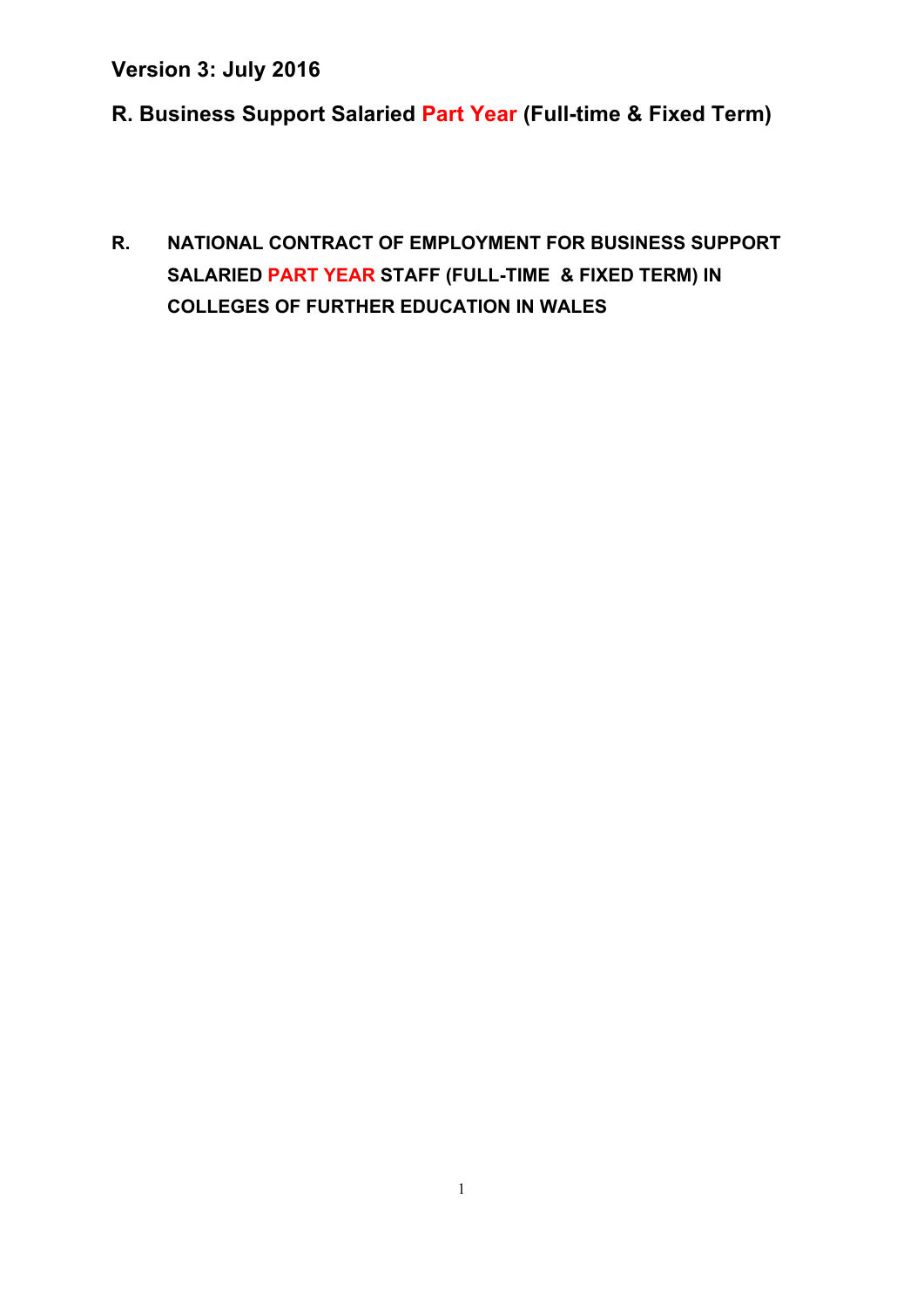## **R. Business Support Salaried Part Year (Full-time & Fixed Term)**

**THE EMPLOYER:** [Name and address of Corporation<sup>1</sup>] ("the Corporation")

**THE EMPLOYEE: [**Name and address of Employee**]**

**DATE OF ISSUE**: ………………………………………

### **1. Date of Commencement**

- 1.1 Your employment commenced / shall commence on [•] and will continue until [●].
- 1.2 Your period of continuous employment [will begin/began] on [•].
- 1.3 If you are made redundant your period of service with certain other employers will be aggregated with your service with the Corporation for the purpose of determining your redundancy payment. This is in accordance with the Redundancy Payments (Continuity of Employment in Local Government, Etc) (Modification) Order 1999 as amended from time to time.
- 1.4 Your appointment is made in accordance with the Corporation's recruitment and selection procedures and may be subject to the receipt of a satisfactory enhanced CRB disclosure and two satisfactory professional references.

### **2. Duration**

The Employment shall commence on  $\lceil \bullet \rceil$  and, subject to both the probationary period and termination provisions, shall continue until [●].

### **3. Probationary Period**

<u> 1989 - Jan Samuel Barbara, margaret e</u>

The first 6 months of your employment will be a probationary period, during which your suitability for the position to which you have been appointed will be assessed. The Corporation reserves the right to extend your probationary period if, in its opinion, circumstances so require. During your probationary period, or at the end of it, your employment may be terminated either by you or by the Corporation on giving one month's written notice. You will be deemed to have passed your probationary period unless you are notified otherwise in writing.

 $<sup>1</sup>$  Not all colleges have Corporations. In this document the term 'Corporation' includes governing</sup> bodies or other supervisory boards.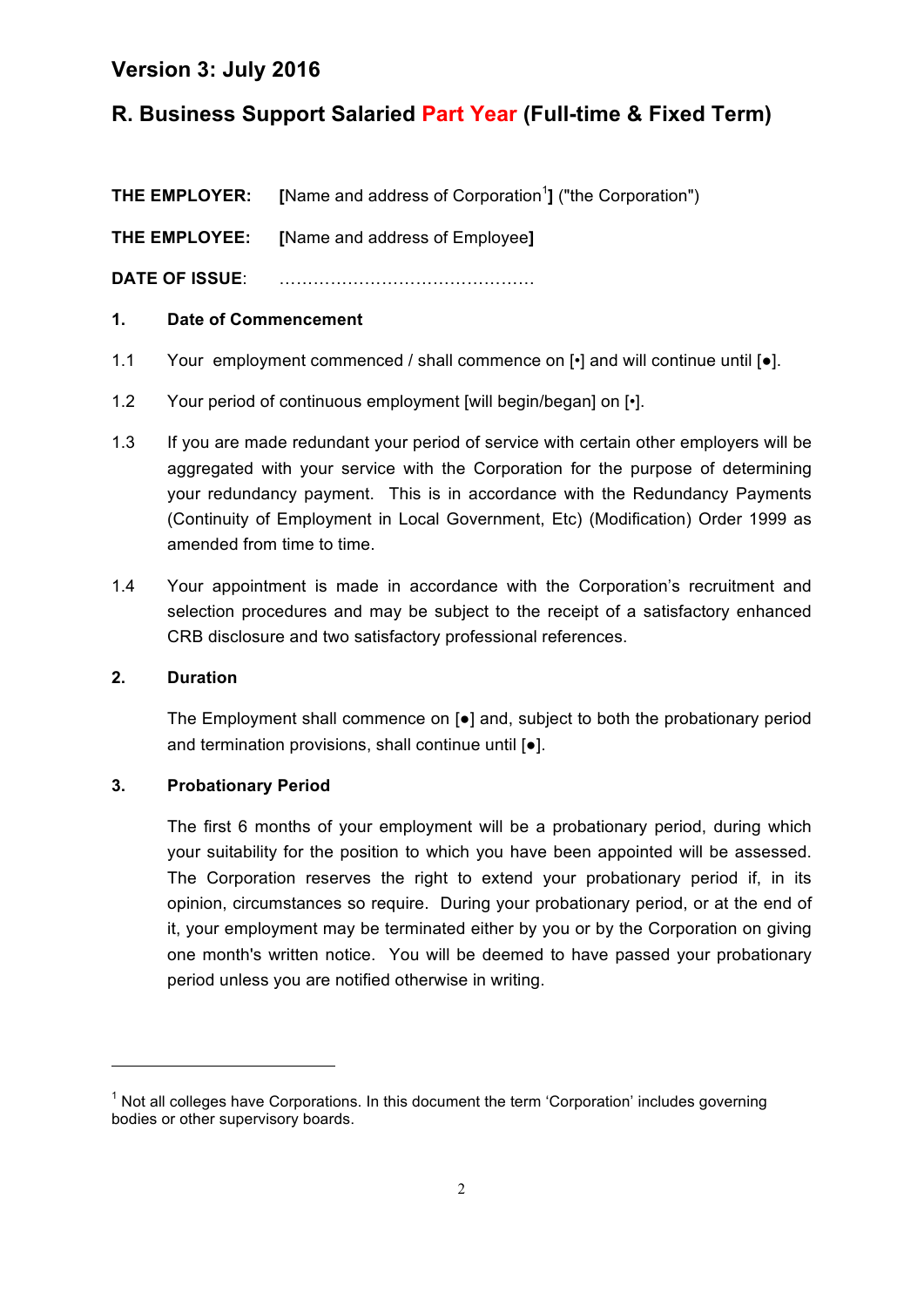## **R. Business Support Salaried Part Year (Full-time & Fixed Term)**

### **4. Duties**

- 4.1 You will be employed as [job title] and your duties are those as specified within your Job Description together with any lawful and reasonable instruction given to you.
- 4.2 You may be required in pursuance of your duties to perform services not only for the Corporation but also for any Subsidiary which the Corporation has or may acquire in the future.
- 4.3 You are expected to work flexibly and efficiently, to maintain the highest professional standards and to promote and implement the policies of the Corporation consistent with the role.
- 4.4 You will be expected to comply with any policies and procedures commensurate with your role which the Corporation may from time to time issue to ensure the efficient operation of its business and the welfare and interests of its students and employees.

### **5. Remuneration**

- 5.1 Your salary will be based on the Full Time Equivalent salary of [INSERT  $E \cdot$ ] per annum in accordance with the pay scale pertinent to your role with your appointment on [INSERT GRADE]. Your pro-rata salary will be [INSERT £•] per annum based on the number of hours and weeks you are required to work as set out in Clauses 10.1 and 10.2 and includes payment in respect of your annual leave entitlement as set out in Clause 11.1. Your salary will be paid in even monthly payments throughout the year in arrears by direct credit transfer.
- 5.2 Your salary progression will be determined by the Corporation, in accordance with the salary scale pertinent to your role.
- 5.3 If you agree to work in excess of 37 hours in one week and those hours are not subject to a flexi-time arrangement, or an agreed working pattern, then you will be entitled to either, an overtime payment at the relevant rate or time off in lieu taken at a mutually agreed time, calculated in accordance with Corporation policy.

### **6. Place of Work**

- 6.1 Your primary place of work will be the Corporation's premises at [INSERT •]. [Your duties will also require you to work at [INSERT list the locations].
- 6.2 In the event that there is an organisational need to change your primary place of work on an indefinite basis, this will be subject to consultation and agreement with you.

### **7. Mobility**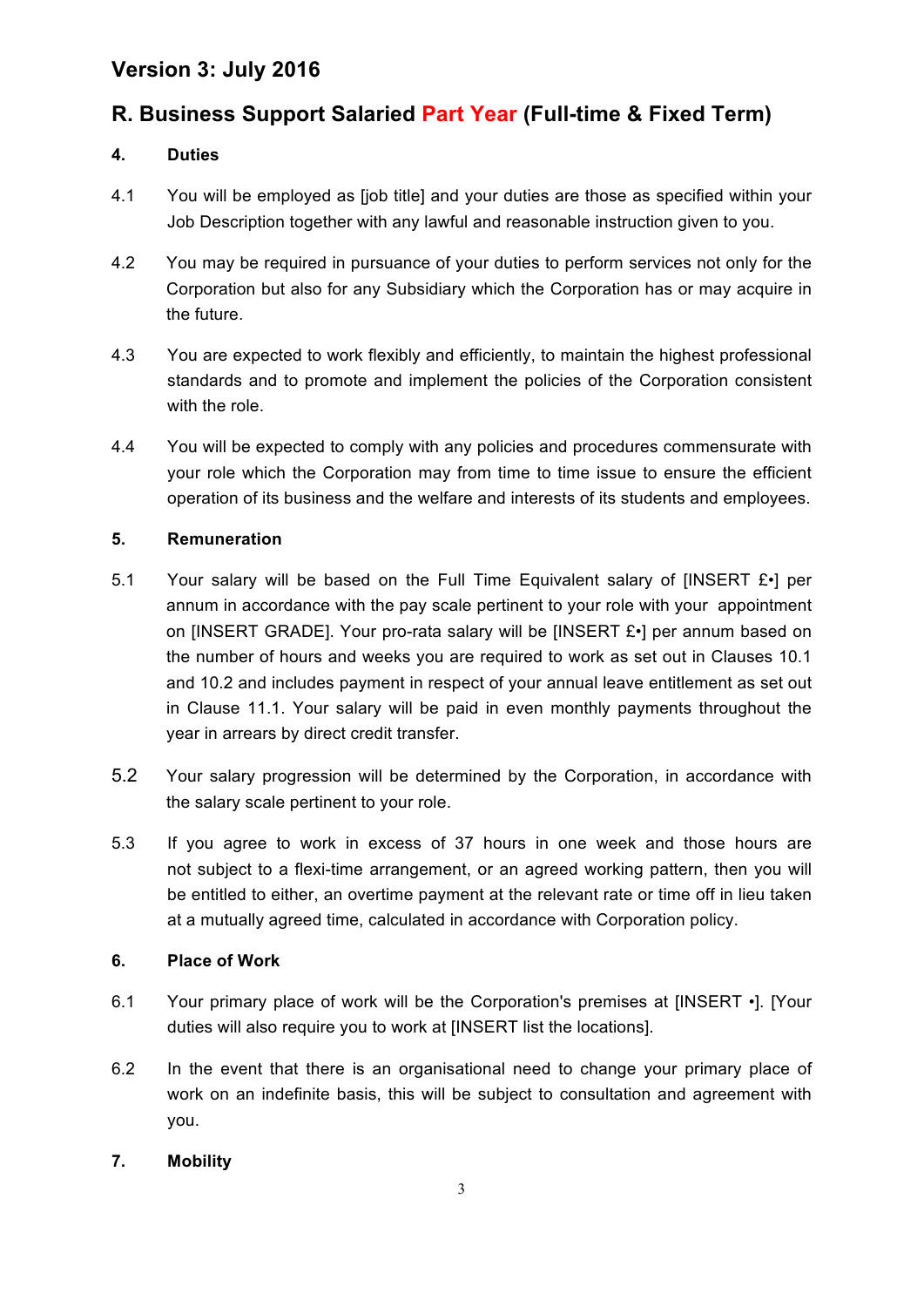## **R. Business Support Salaried Part Year (Full-time & Fixed Term)**

- 7.1 There may also be a business need to travel and work on a temporary basis at any premises which the Corporation currently has or may subsequently acquire or at any premises at which it may from time to time provide services. This would be subject to discussion and agreement giving due regard to the following considerations:
	- The location and arrangements for travel and subsistence;
	- The length of the working day with increased travel time;
	- The hours of work;
	- The timescale and duration of the proposed arrangements;
	- The employee's personal and family circumstances.
- 7.2 From time to time you may be required to travel and work on a temporary basis at locations outside the UK and for a period of no more than 4 weeks subject to the arrangements set out in Clause 7.1.

### **8. Appraisal and Continuing Professional Development**

- 8.1 You are required to participate in the staff appraisal scheme approved by the Corporation;
- 8.2 You are required to participate in reasonable arrangements for your further training and development.
- 8.3 Full details of the Corporation's policy in relation to Continuing Professional Development can be found at [INSERT link].

### **9. Requirement for a Relevant Qualification**

The Corporation will review with you, either prior to commencement of employment or shortly thereafter, the qualifications required for the post and will provide such assistance as it deems reasonable to enable you, if required, to secure requisite qualifications. In the event that you fail to secure the requisite qualifications within the period specified, the Corporation may have no alternative but to terminate your employment and to this end the Corporation reserves the right notwithstanding any other provisions of this contract, to terminate your employment by giving notice in accordance with Clause 35.1 .

### **10. Working Hours**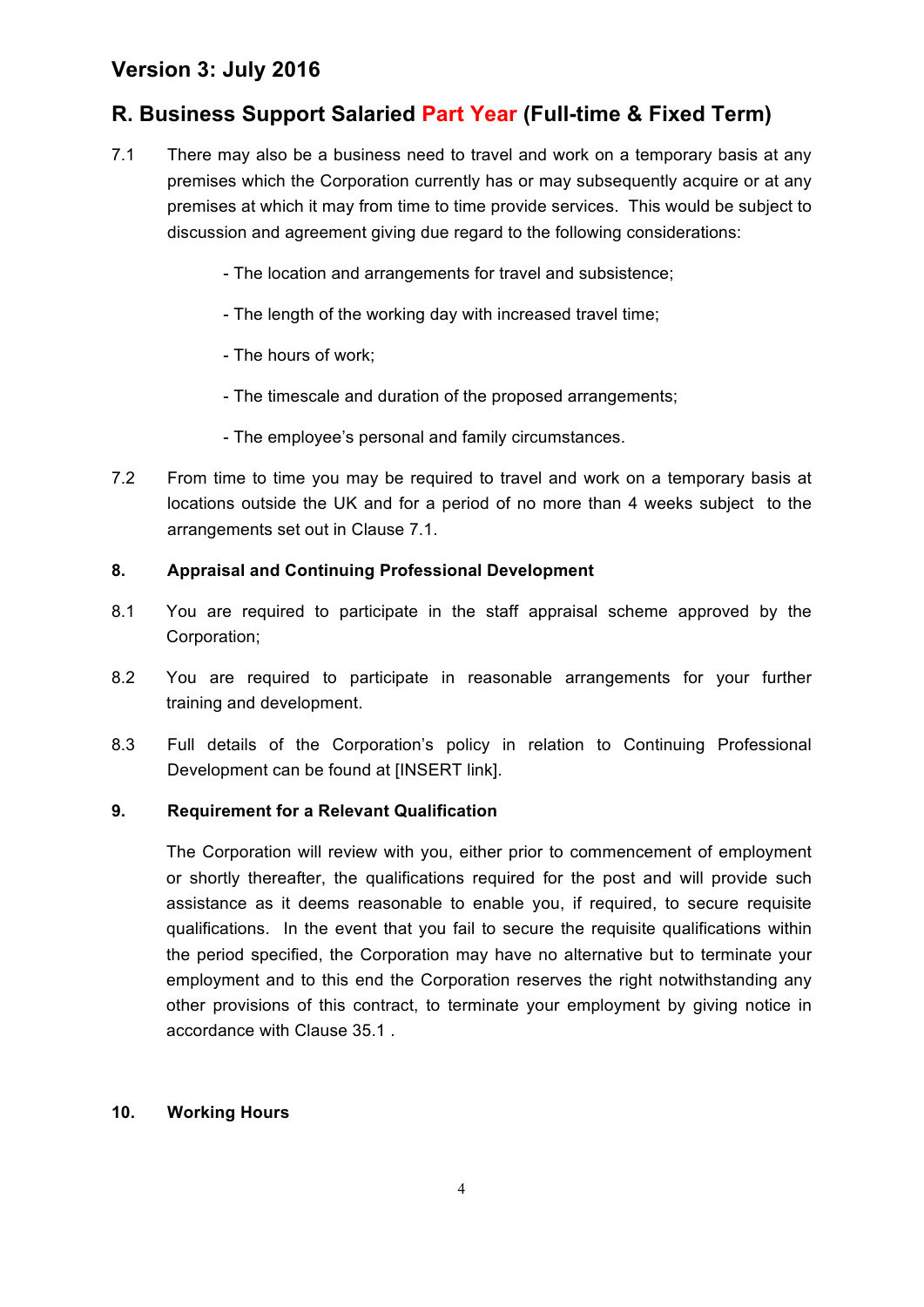## **R. Business Support Salaried Part Year (Full-time & Fixed Term)**

- 10.1 You will be expected to work such hours as are reasonably necessary for the proper performance of your duties and responsibilities, with a normal working week of 37 hours. The normal working week is Monday to Friday, and in some cases Saturday and/or Sunday by agreement.
- 10.2 You will work [INSERT •] number of weeks per annum.
- 10.3 You may sometimes be requested to work on a Bank or Public Holiday, in which case you will be given time off in lieu, should you agree to this or payment at an enhanced rate in accordance with the Corporation's policy.
- 10.4 Where you agree to work additional hours, the terms set out in Clause 5.3 will apply.
- 10.5 Your normal pattern of work including the weeks you are required to work are set out in your letter of appointment. Any changes to your normal working pattern will be by agreement between you and your line manager.

#### **11. Holidays**

- 11.1 You are entitled to [INSERT WEEKS] paid annual leave in each holiday year (being the period from 1st September to 31st August), which includes your pro-rata entitlement to Bank and Public Holidays normally observed in Wales. Your holidays are derived from a full time equivalent entitlement of 28 days rising to 32 days after five full holiday years of continuous service, and 8 Bank and Public Holidays normally observed in Wales. Your annual leave will accrue on the basis of  $1/12<sup>th</sup>$  of your annual entitlement for each month of completed service.
- 11.2 You will be required to take your annual leave outside term-time.
- 11.3 The Corporation reserves the right to schedule a number of closure days in the Annual Calendar, in the interest of efficiency. Where the total number of such days do not exceed 5 per annum, you will not be required to use your annual leave entitlement. Where the Corporation schedules more than 5 such days per annum, days in excess of 5 must be taken as part of your annual leave.
- 11.4 In the holiday year in which your employment commences or terminates, your holiday entitlement will accrue on a pro-rata basis paid at a rate of  $1/260<sup>th</sup>$  of your salary. If, on the termination of your employment, you have exceeded your accrued holiday entitlement including Bank and Public Holidays up to the date of termination, the Corporation will be entitled to deduct the excess from your final salary payment. If you have any unused holiday entitlement, the Corporation will require you to take it during your notice period unless it agrees to pay you the appropriate sum in lieu.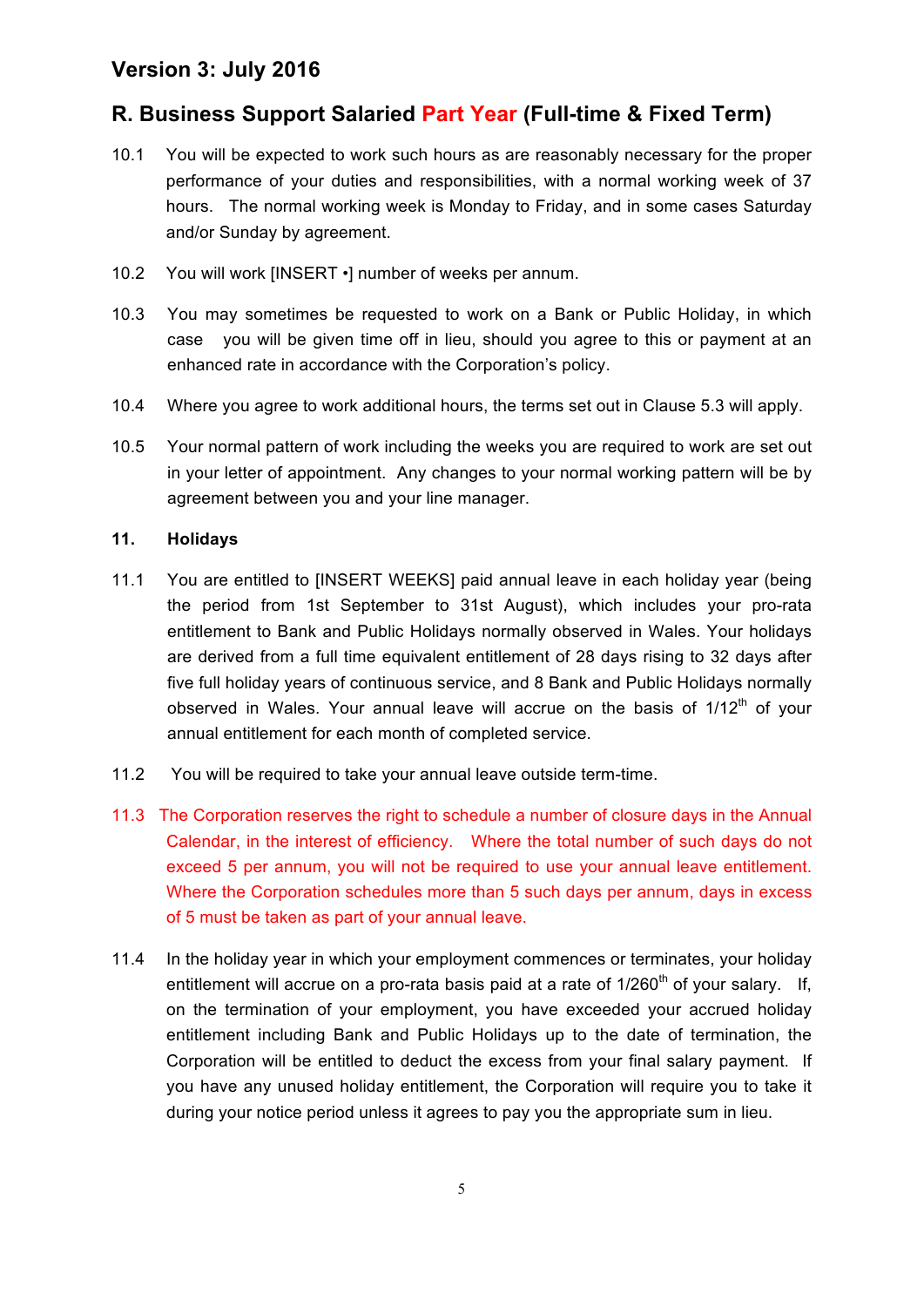## **R. Business Support Salaried Part Year (Full-time & Fixed Term)**

- 11.5 If the Corporation terminates your employment by reason of gross misconduct in accordance with Clause 35.3 any payment due for outstanding holiday entitlement shall be limited to your statutory entitlement under the Working Time Regulations 1998. Any paid holidays (including paid public holidays) taken shall be deemed first to have been taken in satisfaction of your statutory entitlement.
- 11.6 If either party has served notice to terminate the appointment, the Corporation may require you to take any outstanding holiday entitlement during the notice period. Any outstanding holiday entitlement shall be deemed to be taken during any period of garden leave under Clause 35.4.
- 11.7 Holiday entitlement for one holiday year cannot be taken in subsequent holiday years unless otherwise agreed by the Principal. In some exceptional cases up to 5 days may be rolled forward, but only with the agreement of the Principal. Failure to take holiday entitlement in the appropriate holiday year will lead to forfeiture of any accrued holiday without any right to payment in lieu thereof*.*
- 11.8 If you are not able to take holiday entitlement due to sickness, accrual of holiday entitlement will be restricted to 28 days pursuant to the statutory requirements of the Working Time Regulations 1998 which will be paid in lieu (on termination of employment only) or carried over by agreement with Corporation's Human Resources on receipt of confirmation from your G.P.

### **12. Expenses**

Expenses which you incur in the proper performance of your duties will be reimbursed by the Corporation providing that they have been approved in advance by your line manager and are matched by signed and approved receipts in accordance with the Corporation's Financial Regulations which can be obtained from [INSERT LOCATION].

### **13. Pension**

You will automatically become a member of the LGPS unless you choose otherwise. If you elect not to be a part of the scheme you must complete the appropriate opt out form available from the Pensions Department at [insert the relevant contact details ]. Should you choose not to join the LGPS the Corporation is still obliged to comply with the employer duties under Part 1 of the Pensions Act 2008 and will automatically enrol or re-enrol you into a Pension scheme as and when required by law.

### **14. Deductions**

For the purposes of the Employment Rights Act 1996, you hereby authorise the Corporation to deduct from your salary or any other payments due to you any agreed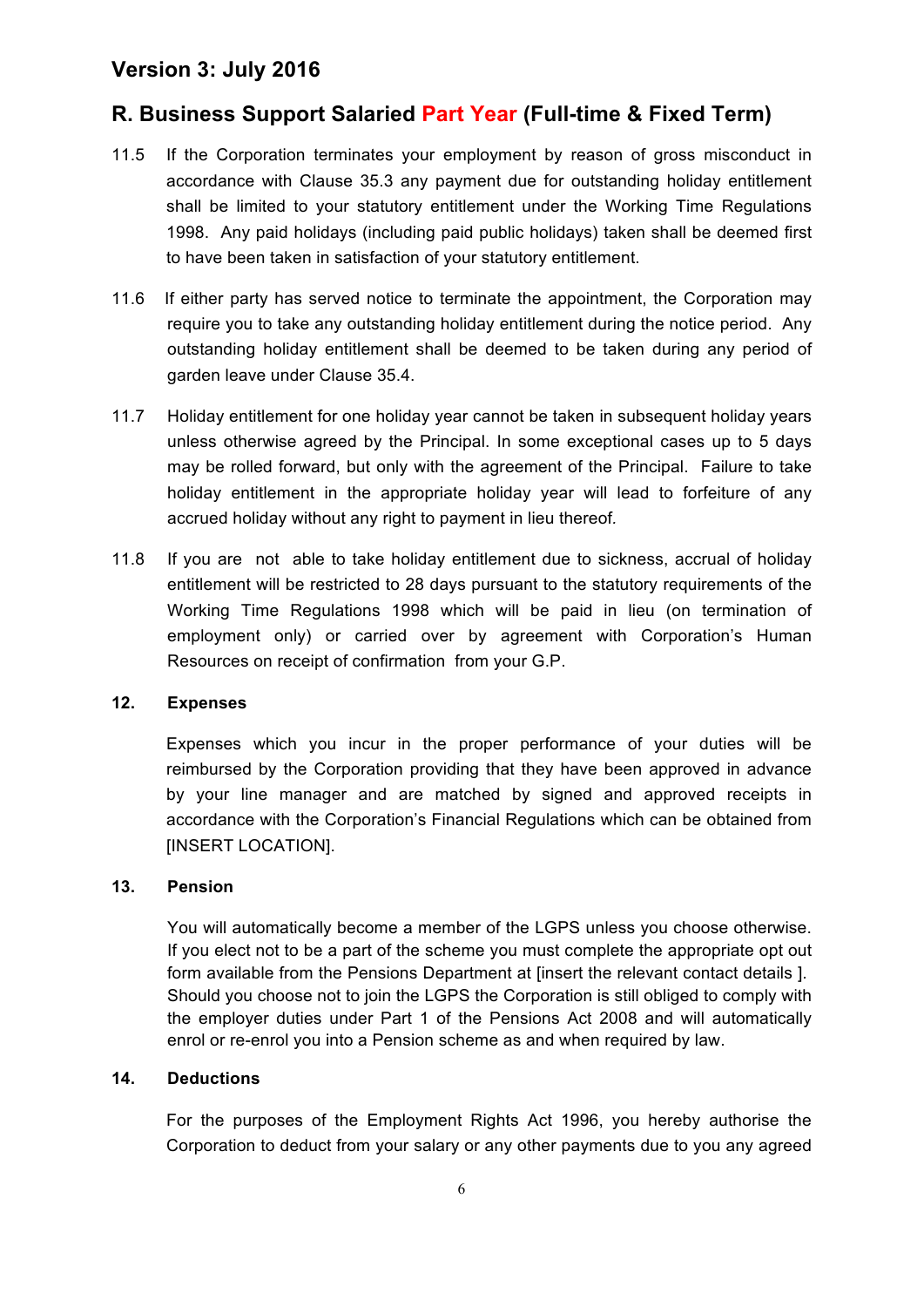## **R. Business Support Salaried Part Year (Full-time & Fixed Term)**

sums due from you to the Corporation, including any overpayments, loans or advances made to you by the Corporation. You will be provided with a deduction schedule accordingly.

#### **15. Sickness**

- 15.1 If you are absent from work due to sickness or injury, you may be eligible to receive sick pay in accordance with the Corporation's Sickness Policy. Further details in respect of sickness may be obtained from [INSERT LOCATION]
- 15.2 The payment of sick pay is subject to your compliance with the Corporation's rules for the notification and verification of sickness absence, which are set out in the Sickness Policy.
- 15.3 The Corporation has the right to require you to attend a medical examination by a doctor or occupational health specialist nominated by the Corporation, in particular but not limited to circumstances where you are absent on long term sickness. The Corporation reserves the right to cease to make payments of sick pay in the event that you repeatedly fail to attend at such an appointment having been requested to do so, without reasonable justification.
- 15.4 If you receive compensation following an injury or accident which occurred outside work for loss of earnings, you will be required to repay to the Corporation compensation paid for such loss of earnings, up to the value of sick pay received less your statutory entitlement.

### **16. Maternity Leave**

If you become pregnant, you will be eligible to take maternity leave and may qualify for employer and/or statutory maternity pay. Full details of the Corporation's Maternity Policy and the procedures with which you must comply in order to exercise your rights under it are available from [INSERT LOCATION].

### **17. Paternity Leave**

Where your Spouse/Partner becomes pregnant, you will be eligible to take paternity leave and receive paternity pay. Full details of the Corporation's Paternity Leave Policy and the procedures with which you must comply in order to exercise your rights under it are available from [INSERT LOCATION].

### **18. Parental Leave**

You will be entitled to take parental leave in accordance with the Maternity and Parental Leave Regulations 1999, as amended, or alternatively in accordance with any policy or procedure on this subject which has been adopted by the Corporation.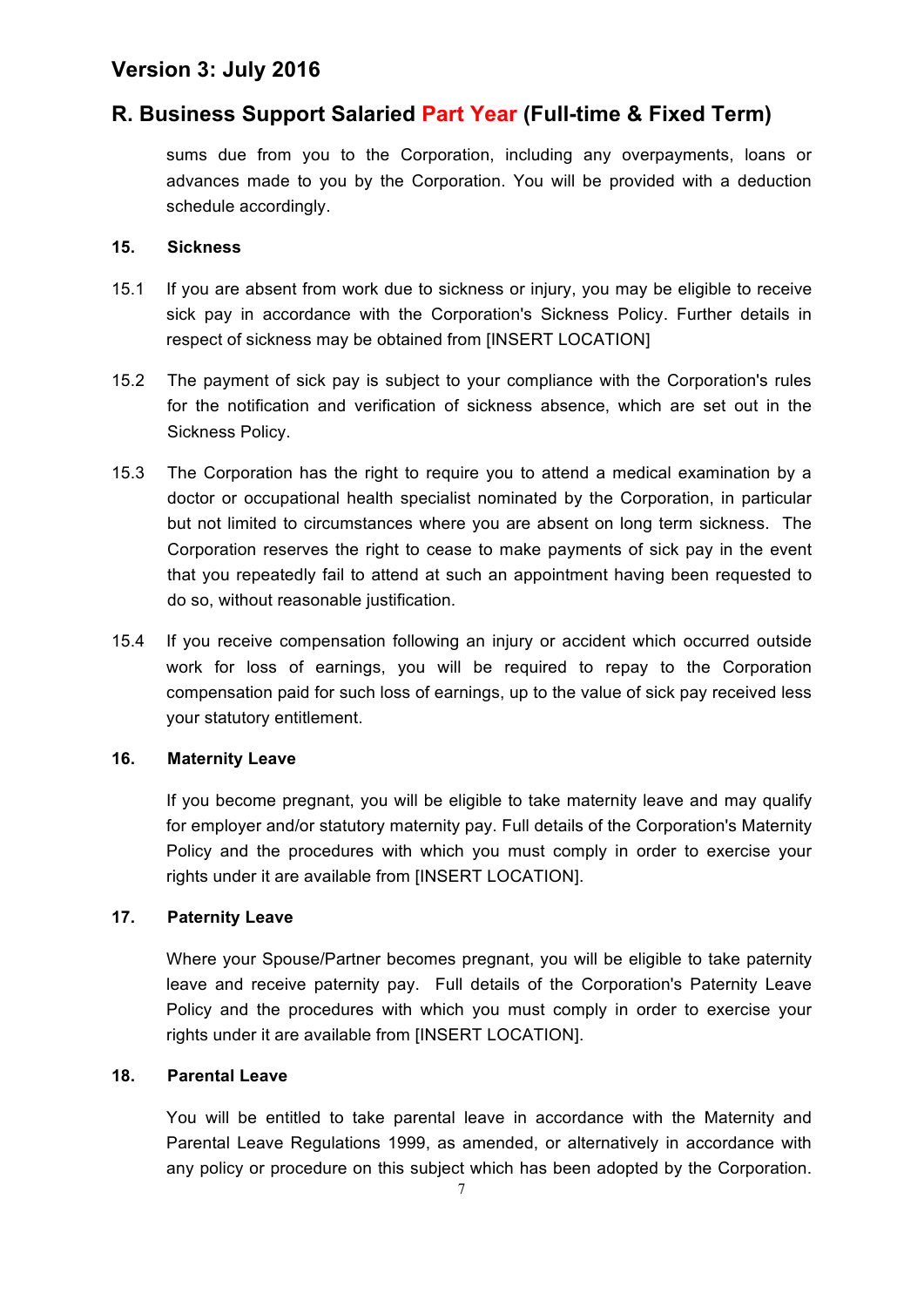## **R. Business Support Salaried Part Year (Full-time & Fixed Term)**

Further details in respect of parental leave may be obtained from [INSERT LOCATION].

#### **19. Adoption Leave**

If you adopt a child, you may be eligible to take adoption leave and receive adoption pay. Full details of the Corporation's Adoption Policy and the procedures with which you must comply in order to exercise your rights under it are available [INSERT LOCATION].

#### **20. Health and Safety**

The Corporation recognises and accepts its responsibilities as an employer to ensure, so far as is practicable, the health, safety and welfare of all its employees. A copy of the Health and Safety Policy, subject to amendment from time to time, can be obtained from [INSERT LOCATION]. You are responsible for familiarising yourself with the policy and adhering to the health and safety rules in the workplace.

### **21. Exclusivity of Service**

- 21.1 You are required to devote your time, full attention and abilities to your duties during your contracted working hours and to act in the best interests of the Corporation at all times
- 21.2 You are required to notify the Corporation's Human Resources Department in writing of any other employment or paid activities that you currently undertake or intend to undertake for the duration of this contract.
- 21.3 The Corporation reserves the right to refuse permission to undertake such employment or paid activities where the following applies.
	- (i) there is a conflict or competition with the work of the Corporation
	- (ii) it involves the use of Corporation property
	- (iii) it prevents the effective undertaking of your duties for the Corporation
	- (iv) it contravenes the Working Time Regulations 1998;
	- (v) it poses a risk to the Corporation's reputation.
- 21.4 If you have any doubts about possible conflicts of interest you must consult the Human Resources Department and where required obtain written permission from the Principal.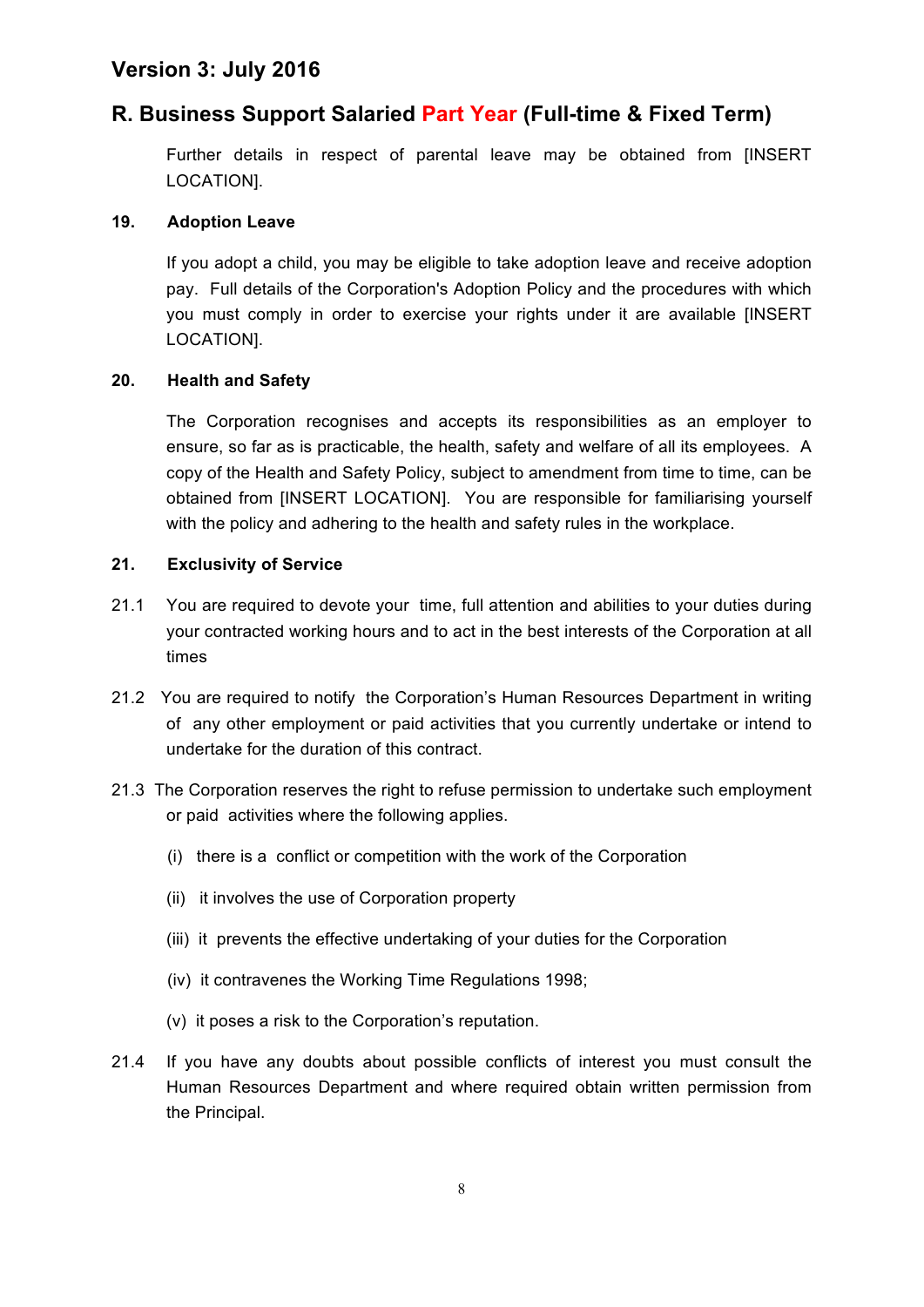## **R. Business Support Salaried Part Year (Full-time & Fixed Term)**

21.5 Where paid leave of absence is granted to undertake activity for another organisation any payment (expenses exempt) received in respect of that activity must be transferred to the Corporation.

### **22. Confidentiality**

- 22.1 You shall not either during your employment (except in the proper performance of your duties), nor at any time after its termination, use for your own purposes (or for any purposes other than those of the Corporation) or divulge to any person, corporation, company or other organisation whatsoever any confidential information belonging to the Corporation or to any Subsidiary or relating to its or their affairs or dealings which may come to your knowledge during your employment. This restriction shall cease to apply to any information or knowledge which may come into the public domain after the termination of your employment, other than as a result of unauthorised disclosure by you or by any third party. The Trade Union and Labour Relations (Consolidation) Act 1992 (TULR(C)A 1992) requires employers to disclose information for the purposes of collective bargaining to accredited representatives of recognised trade unions. This restriction shall not apply to any use or disclosure authorised by the Corporation or required by law or in furtherance of a legitimate trade union activity.
- 22.2 Confidential information shall include (but shall not be limited to) the following:
	- (a) Information concerning the services offered or provided by the Corporation or any Subsidiary including the names of any persons, companies or other organisations to whom such services are provided, their requirements and the terms upon which services are provided to them (save that such information shall not be regarded as confidential once it has been published in any prospectus or other document which is available to members of the public).
	- (b) The Corporation's marketing strategies and business plans or those of any Subsidiary and the marketing strategies and business plans of other Corporations or governing bodies involved in collaborative partnerships if appropriate.
	- (c) Any information relating to a proposed reorganisation, expansion or contraction of the Corporation's activities (or those of any Subsidiary) including any such proposal which also involves the activities of any other corporation or organisation.
	- (d) Financial information relating to the Corporation or any Subsidiary (save to the extent that such information is included in published audited accounts)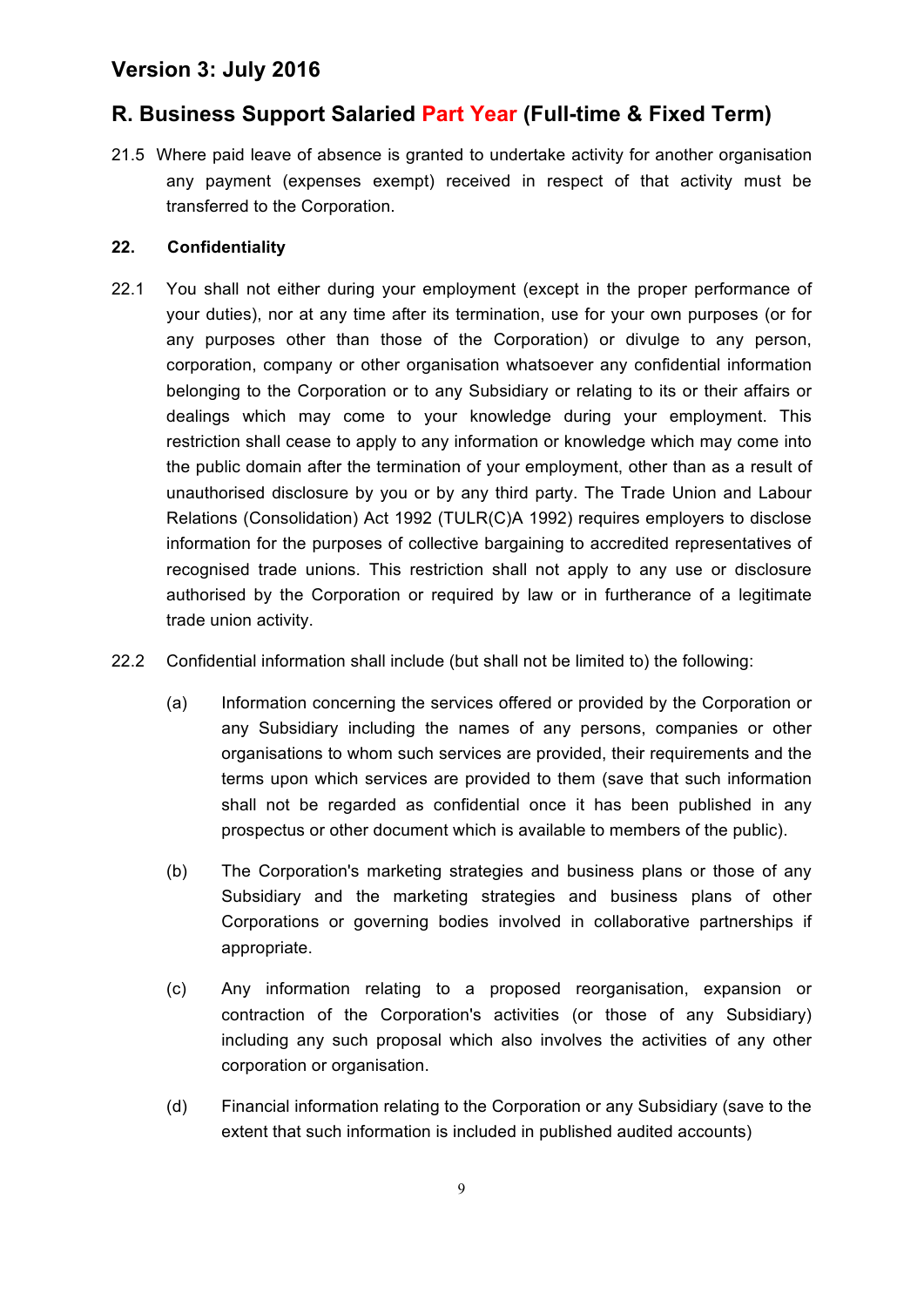## **R. Business Support Salaried Part Year (Full-time & Fixed Term)**

- (e) Details of:
	- (i) Employees of the Corporation or any Subsidiary, the remuneration and other benefits paid to them and their experience, skills and aptitudes and/or
	- (ii) Any arrangements for the supply of personnel to the Corporation or any Subsidiary by a third party provider.
- (f) Any information which you have been told is confidential or which you might reasonably expect to be confidential.
- (g) Any information which has been given to the Corporation or any Subsidiary in confidence by students or other persons, companies or organisations.
- 22.3 Notwithstanding the above, the Corporation affirms that professional staff have freedom within the law to question and test received wisdom relating to academic matters, and to put forward new ideas, and controversial or unpopular opinions about academic matters without placing themselves in jeopardy or losing the jobs and privileges they have at the Corporation.
- 22.4 All records, documents and other papers (together with any copies or extracts thereof) made or acquired by you in the course of your employment shall be the property of the Corporation and must be returned to it upon request on the termination of your employment.
- 22.5 Nothing in this contract, and in particular this Clause 22, is intended to prejudice your rights in relation to any protected disclosure under the meaning of Section 43A of the Employment Rights Act 1996 Whistleblowing).
- 22.6 Any request received by you under the Freedom of Information Act 2000 will be forwarded to [your Line Manager/HR Department/Information Officer] for consideration. Under no circumstances should you respond to such a request directly.

### **23. Data Protection**

You agree to abide by the Corporation's Data Protection Policy available at [INSERT LINK] as amended from time to time and the provisions of the Data Protection Act 1998 when handling personal data in the course of employment including personal data relating to any employee, student, client, supplier or agent of the Corporation or any subsidiary.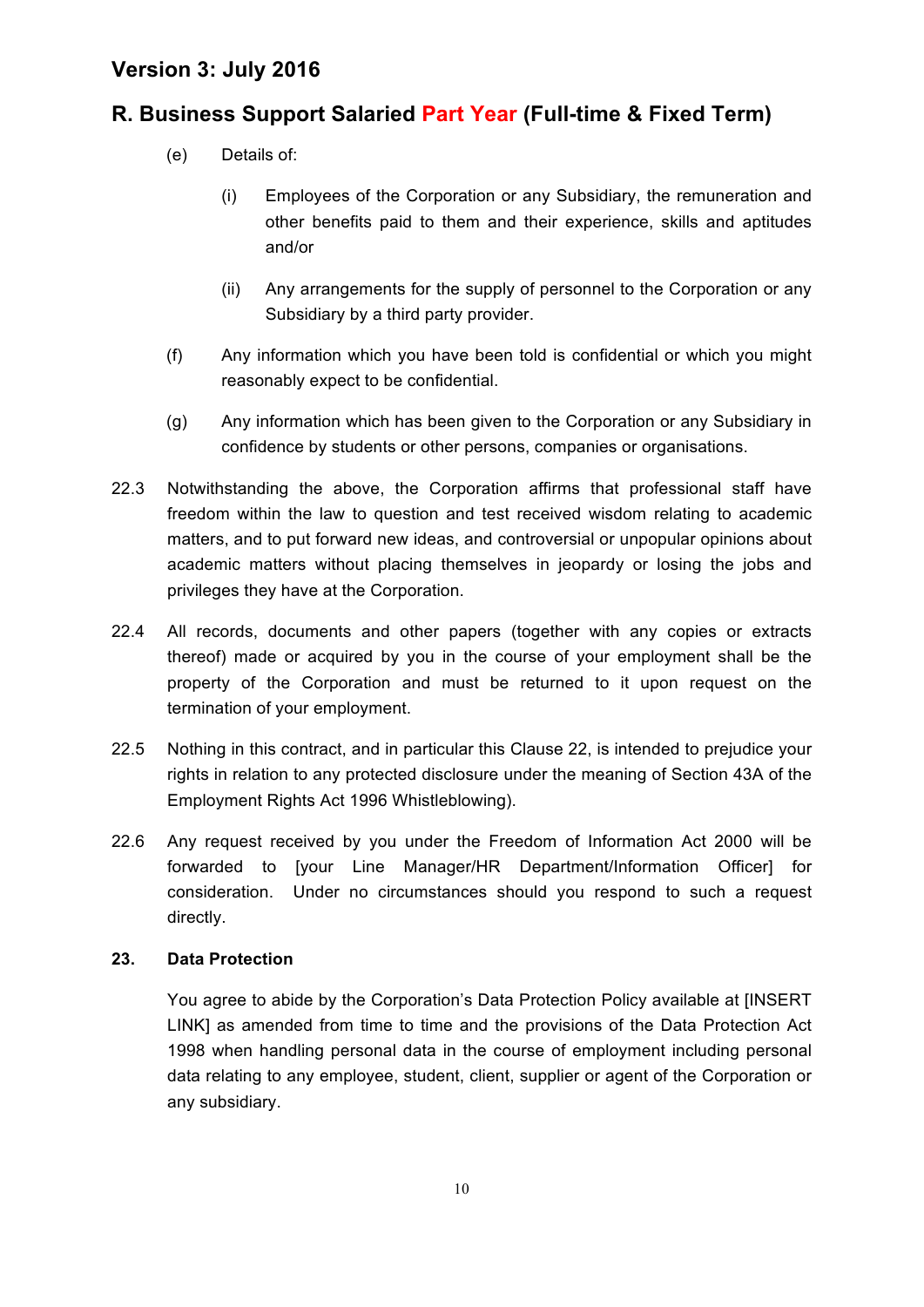## **R. Business Support Salaried Part Year (Full-time & Fixed Term)**

### **24. Copyright**

- 24.1 The copyright in all records documents and course materials produced or made by you in the course of your employment after your appointment to the Corporation shall belong to the Corporation**.**
- 24.2 The copyright of any work or design compiled, edited or otherwise brought into existence by you as a scholarly work for the purposes of furthering your professional career shall belong to you; 'scholarly work' includes items such as books, contributions to books, articles and conference papers, and shall be construed in the light of the common understanding of the phrase in further and higher education.

### **25. Grievances**

- 25.1 If you have a grievance relating to your employment, you are entitled to invoke the Corporation's Grievance Procedure which is available from [INSERT LOCATION].
- 25.2 You may from time to time be required to participate in some capacity in an employee grievance.

### **26. Disciplinary Procedures**

- 26.1 The Corporation expects reasonable standards of performance and conduct from its employees. Details of the Corporation's Procedures can be found at [INSERT LOCATION] together with the Staff Code of Conduct.
- 26.2 You may from time to time be required to participate in some capacity in a disciplinary procedure.

### **27. Capability Procedures**

The Corporation has procedures in place designed to assist and encourage all employees to achieve and maintain standards of job performance. The aim is to ensure consistent and fair treatment for all and to assist any employee who is considered to be experiencing difficulties in performing satisfactorily the duties required of the post to which s/he was appointed. Details of the Corporation's Procedures can be found at IINSERT LOCATIONI

### **28. Protected Disclosures - Whistleblowing**

If you have concerns regarding activities including but not limited to malpractice, fraud or corruption within the Corporation and /or any of its subsidiaries you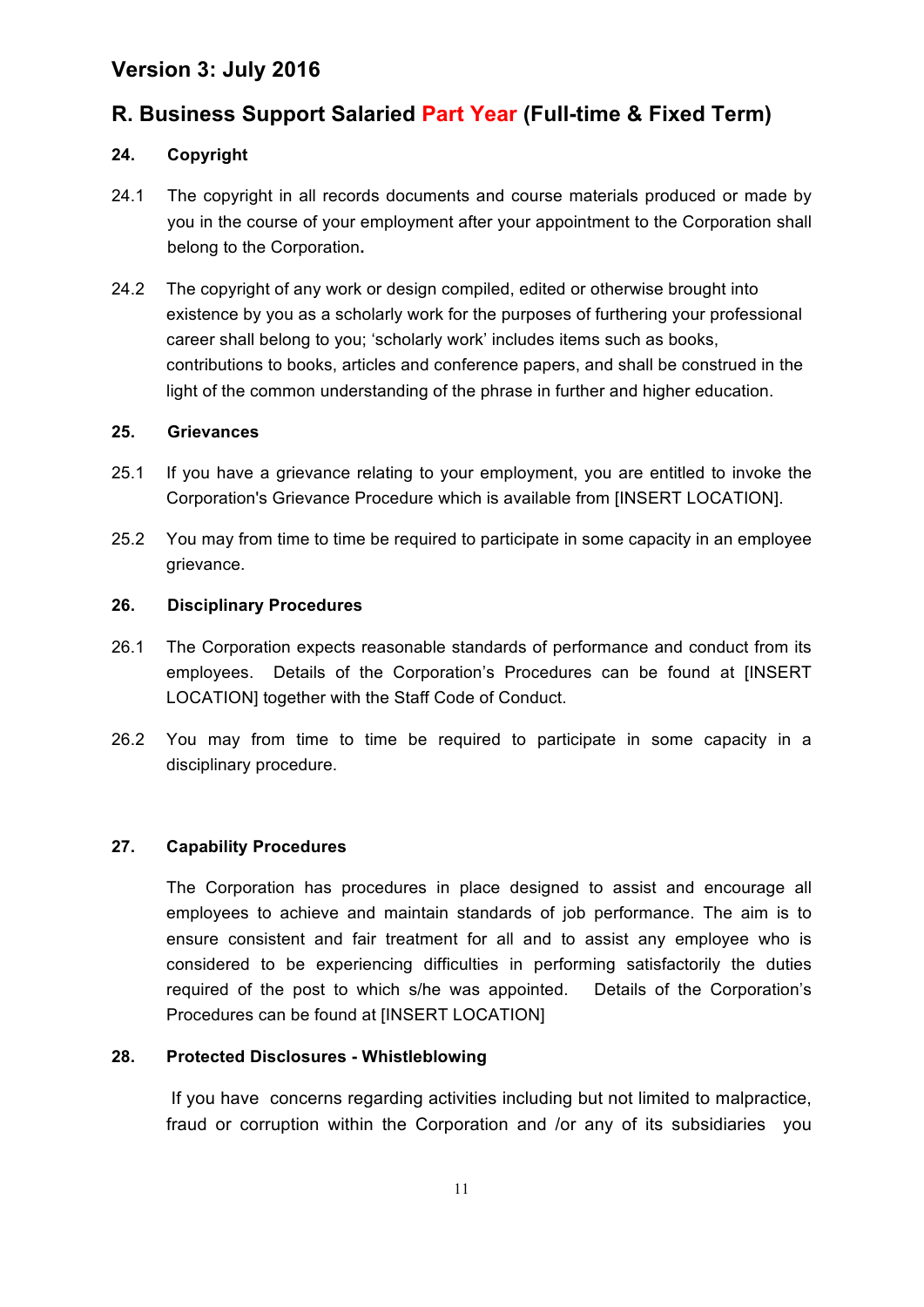## **R. Business Support Salaried Part Year (Full-time & Fixed Term)**

should refer to the Corporation's Whistleblowing Policy which can be found at [INSERT LOCATION] to assist you in raising your concerns.

### **29. Safeguarding Children and Adults**

The Corporation has policy and procedures in place which set out the statutory safeguarding responsibilities of Further Education Colleges, as well as good practice recommendations, in relation to children and adults. All employees are required to adhere to the Corporation's Safeguarding Policy and associated procedures and guidance, which may be varied by the Corporation from time to time. Details can be found at [INSERT LOCATION].

#### **30. Social Networking**

The employee should be aware that the internet is provided primarily for business use. The Corporation recognises that many employees use the internet, including social media for personal and business purposes. The Employee should therefore have due regard to the Corporation's Social Media and/or Email Policy and/or Acceptable Usage Policy when using the internet including social media for personal and business purposes.

### **31. Monitoring of Telecommunications**

In accordance with the Corporation's policies, the Corporation has the right to monitor any and all aspects of its telephone and computer systems that are made available to you and to monitor, intercept and/or record any communications made by you, including any type of telephone, e-mail or Internet communications, for any purposes authorised under the Telecommunications (Lawful Business Practice) (Interception of Communications) Regulations 2000 and any amending or supplementary legislative or regulatory requirements.

#### **32. Criminal Acts**

In the event that you are under caution, arrested, charged with, and/or convicted of, a criminal act, you will advise the Corporation's Human Resources Department immediately. Failure to do so may result in disciplinary action.

### **33. Anti-Bribery and Corruption**

33.1 Every employee and individual acting on the Corporation's behalf is responsible for maintaining the Corporation's reputation and for conducting their duties honestly and professionally. In accordance with this, you are required to adhere to the Corporation's Anti-Bribery Policy. Details can be found at [INSERT LOCATION]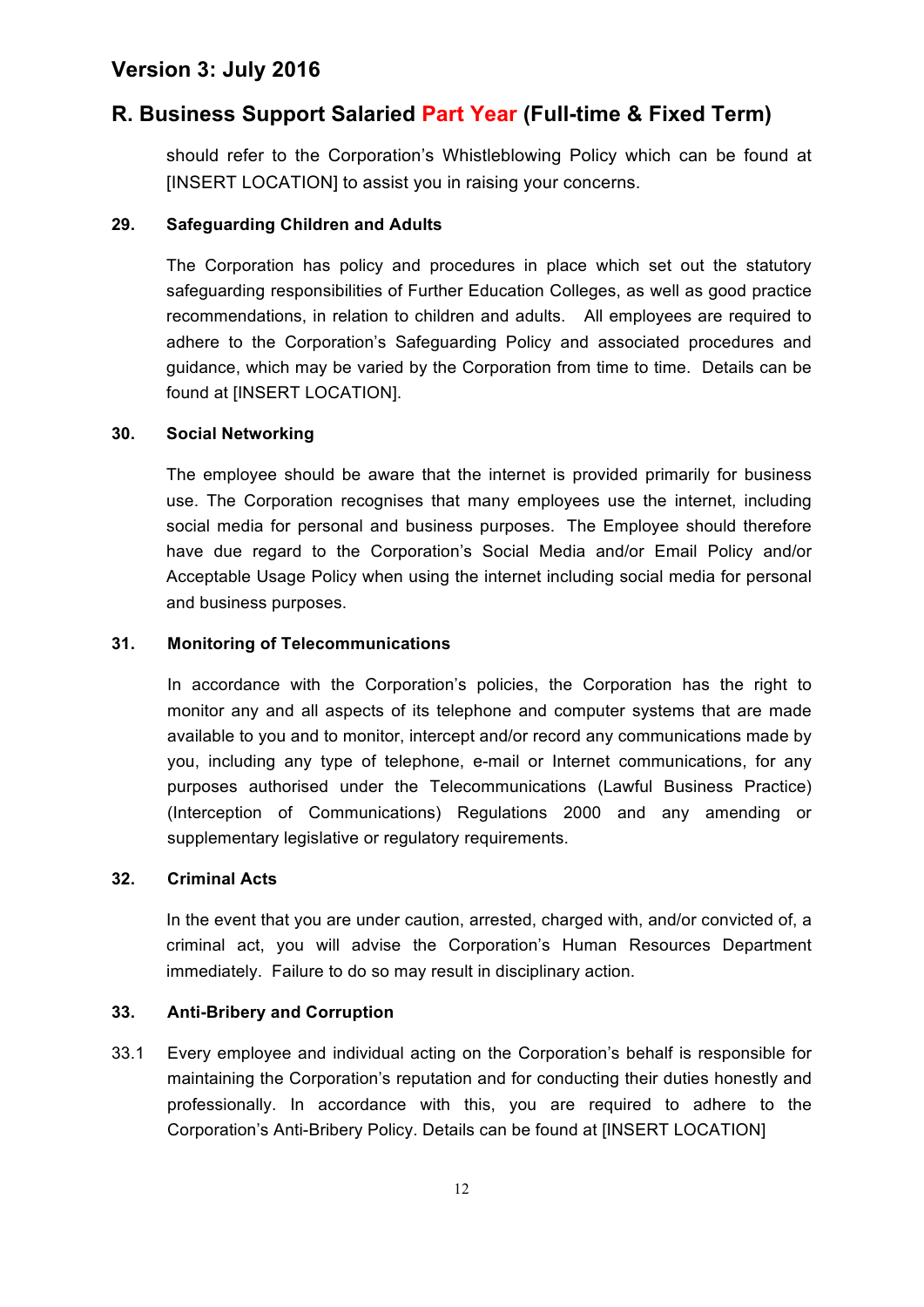# **R. Business Support Salaried Part Year (Full-time & Fixed Term)**

33.2 You agree that you will report any suspicious conduct that may amount to a bribe being offered, promised, given, requested or accepted (either involving you or another employee or person acting for, or on behalf of, the Corporation) immediately to the relevant individuals within the Corporation in accordance with the Anti-Bribery procedures.

### **34. Trade Union Membership**

- 34.1 You have the right to belong to a trade union of your choice. The following trade union[s] are currently recognised by the Corporation for Staff: [ENTER TU DETAILS AND RELEVANT BARGAINING GROUP ].
- 34.2 The Corporation will provide information to the recognised trade unions to allow them to organise within the college. Your details will be provided unless you notify us, in writing, that you do not wish your name to be provided.

### **35. Termination of Employment**

- 35.1 After the successful completion of any probationary period, the Corporation may terminate your employment by giving you in writing whichever the greater is of:
	- (a) 1 month's notice
	- (b) one week's notice for each year of service, up to a maximum of 12 weeks' notice.
- 35.2 You may terminate your employment at any time by giving the Corporation 1 months' notice in writing.
- 35.3 The Corporation may terminate your employment without notice or without compensation in lieu of notice if you are found guilty of gross misconduct.
- 35.4 During any period of notice of termination (whether given by you or the Corporation), the Corporation shall be under no obligation to assign any duties to you and shall be entitled to exclude you from its premises ("garden leave"), although this will not affect your right to receive your normal salary and other contractual benefits. If you are required to take "garden leave" during the notice period, Clause 21 shall continue to apply.
- 35.5 Your employment will terminate automatically upon the date specified in Clause 1.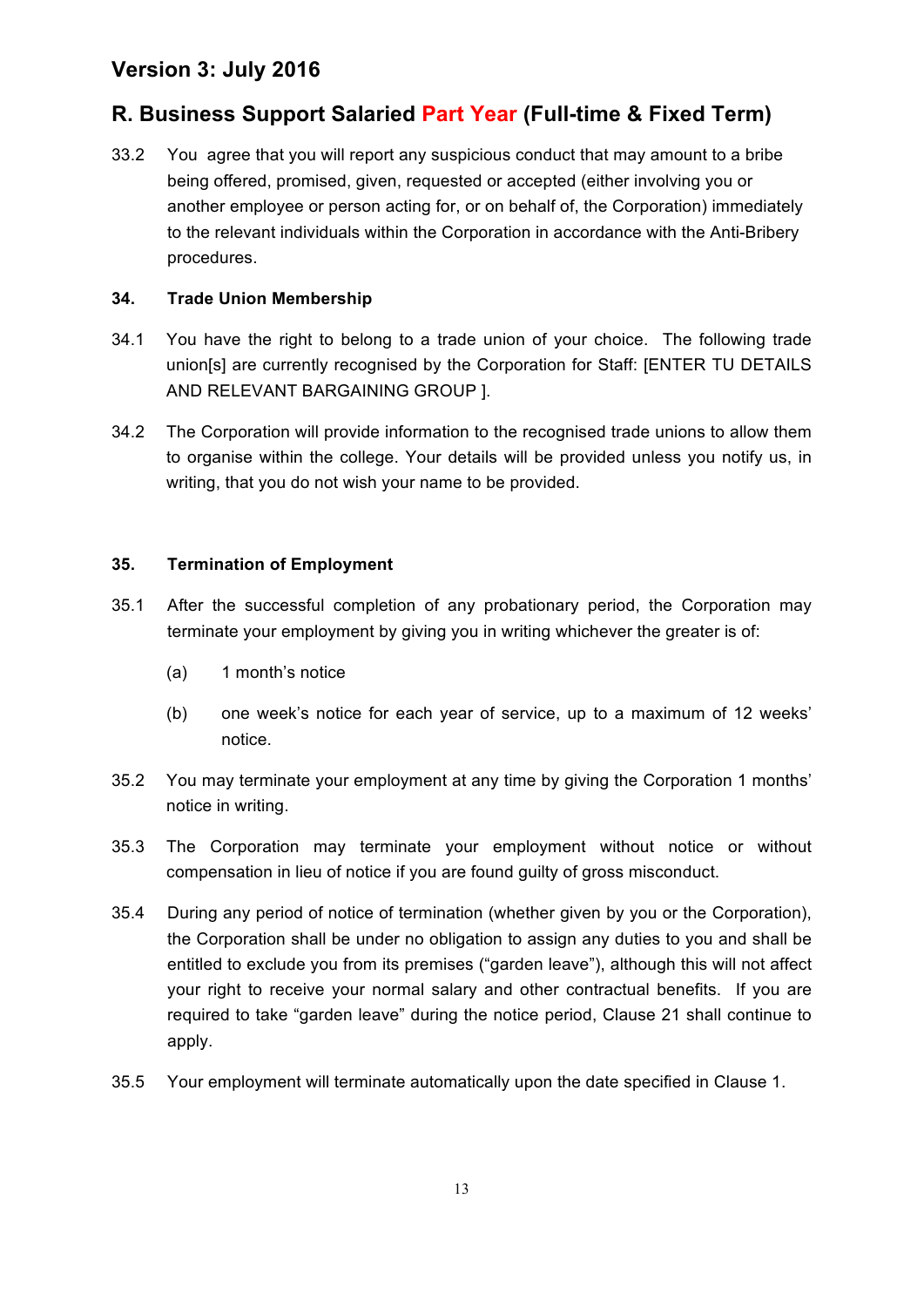## **R. Business Support Salaried Part Year (Full-time & Fixed Term)**

### **36. Return of Corporation Property**

- 36.1 Upon the termination of your employment (for whatever reason) you hereby agree to return to the Corporation all [documents, student work, IT equipment, books, office equipment, keys, security passes, credit cards, college car *– delete/amend as appropriate*] and any other property belonging to the Corporation. This includes all documents and information whether stored electronically or as hard copy.
- 36.2 All Corporation property must be returned no later than your last date of employment with the Corporation. You are also required to return to the Corporation any college property that may come into your possession after your employment ends.
- 36.3 It is your responsibility to return Corporation property. With reference to Clause 14 (Deductions), you hereby agree that any failure to return such property will entitle the Corporation to withhold the whole or any part of any wages due to you from the Corporation up to the second hand replacement cost of the non-returned property'. The Corporation reserves the right to issue legal proceedings against you in the event that it is unable to recover, by way of a withholding of salary a sum representing up to the second hand replacement cost of the property which is unreturned.

### **37. Collective Agreements**

National collective agreements which are currently in existence (as set out in Appendix 1) are expressly incorporated into this contract. These agreements may be varied from time to time following negotiations with the recognised trade unions through the Wales Negotiations Committee Further Education (WNCFE).

### **38. Prior and subsequent agreements**

- 38.1 This Contract of Employment and Collective Agreements listed in Appendix 1 are in substitution for any previous letters of appointment or contracts of employment.
- 38.2 Any changes in the terms and conditions of employment applicable to staff appointed by the Corporation on the terms and conditions set out herein, which may be agreed after the date of this Contract between the Corporation and any trade unions recognised by the Corporation in respect of such staff, shall be incorporated automatically into your Contract of Employment.
- 38.3 Any future national collective agreements reached after the date of this contract through the WNCFE will be expressly incorporated into this contract in accordance with the procedures set out in the National Recognition Agreement.

### **39. Interpretation**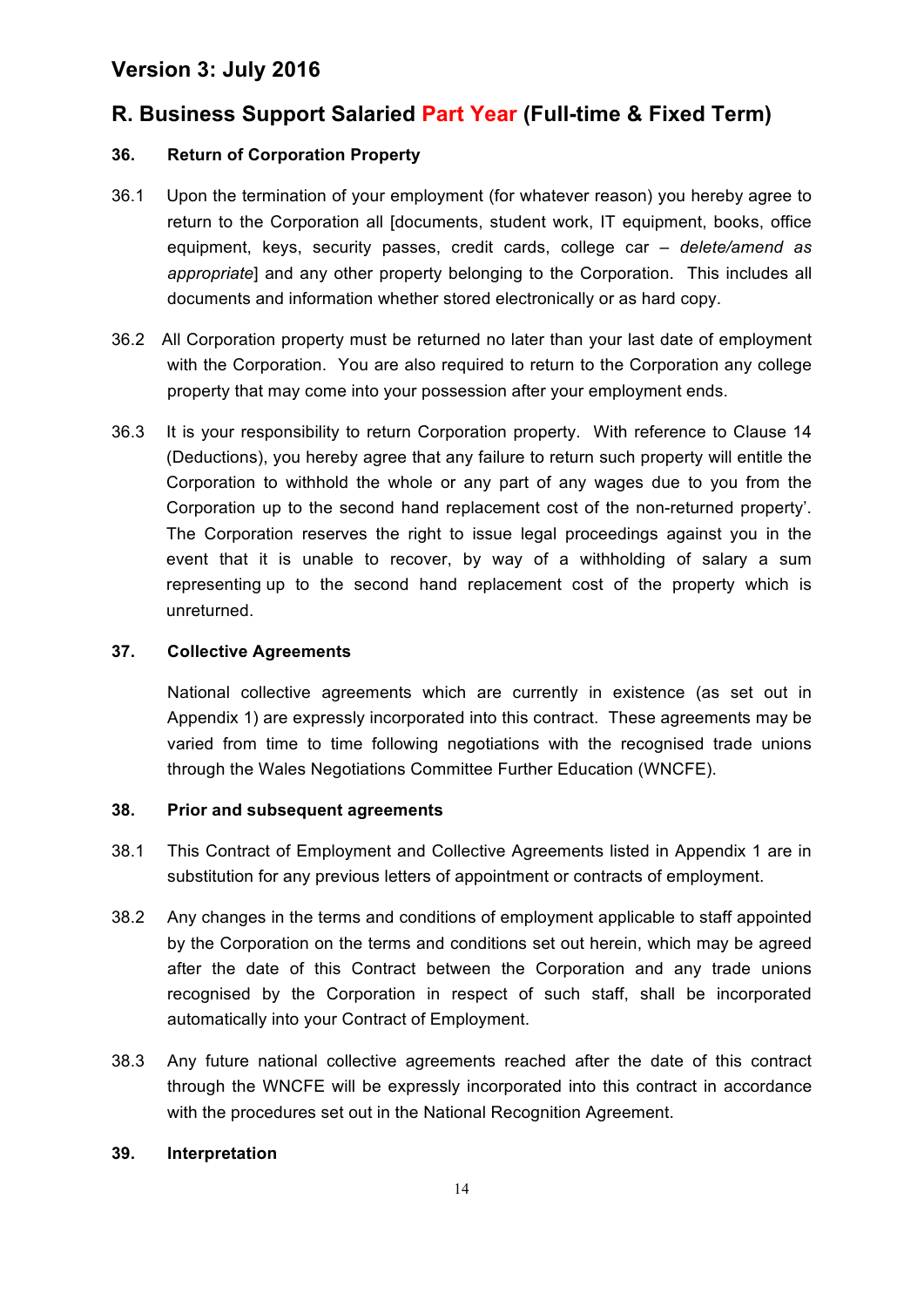## **R. Business Support Salaried Part Year (Full-time & Fixed Term)**

In this contract "Subsidiary" means any company, association, society or other entity directly or indirectly controlled by the Corporation, for which purpose 'control' means either ownership of more than 50% of the voting share capital (or equivalent right of ownership) of such company, association, society or other entity or power to direct its policies and management whether by contract, statute or otherwise.

### **40. Applicable Law**

English and Welsh law shall apply to this Contract and the parties to this Contract submit to the jurisdiction of the courts of England and Wales.

### **41. Reporting cases of misconduct or professional incompetence**

- 41.1 It is a statutory requirement for the Corporation to refer information to the Disclosure and Barring Service when an employee has been removed from regulated activity because the Corporation believes s/he has engaged in relevant conduct, or posed a risk of harm to children or vulnerable adults, or when an employee leaves their post in circumstances where they would or might otherwise have been removed because they harmed, or posed a risk of harm to a child or vulnerable adult.
- 41.2 In accordance with the Education (Supply of Information) (Wales) Regulations 2009 the Corporation will report to the General Teaching Council for Wales (or any successor body formed to monitor professional standards within the FE Sector), cases of misconduct, professional incompetence or conviction of a relevant offence of a registered teacher or member of staff, which results in the Corporation ceasing to engage the services of that person.

### **42. Education Workforce Council (EWC)**

You are required to be registered by the EWC. You are therefore subject to the rules and regulations of this body.

### **43. Post Termination Restrictions**

Either :

There are no Post Termination Restrictions for this post.

OR

The Post Termination Restrictions are set out in Appendix 2.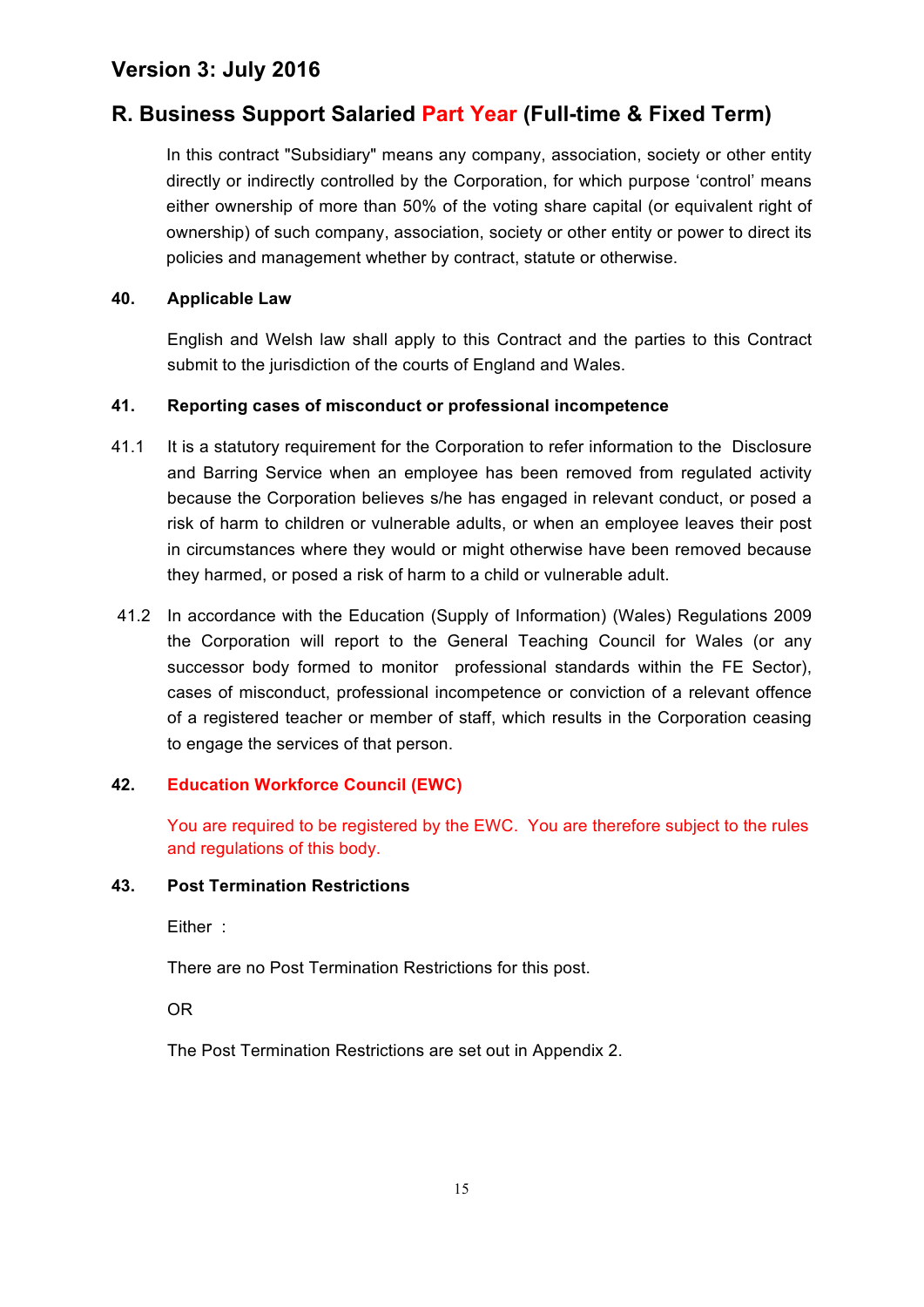# **R. Business Support Salaried Part Year (Full-time & Fixed Term)**

### **Declaration**

I hereby confirm my agreement to the terms and conditions set out above.

Signed : ............................................................. Date ………………………..

(Name of Employee)

Signed : ...........................................................… Date …………………………..

(For and on behalf of the Corporation)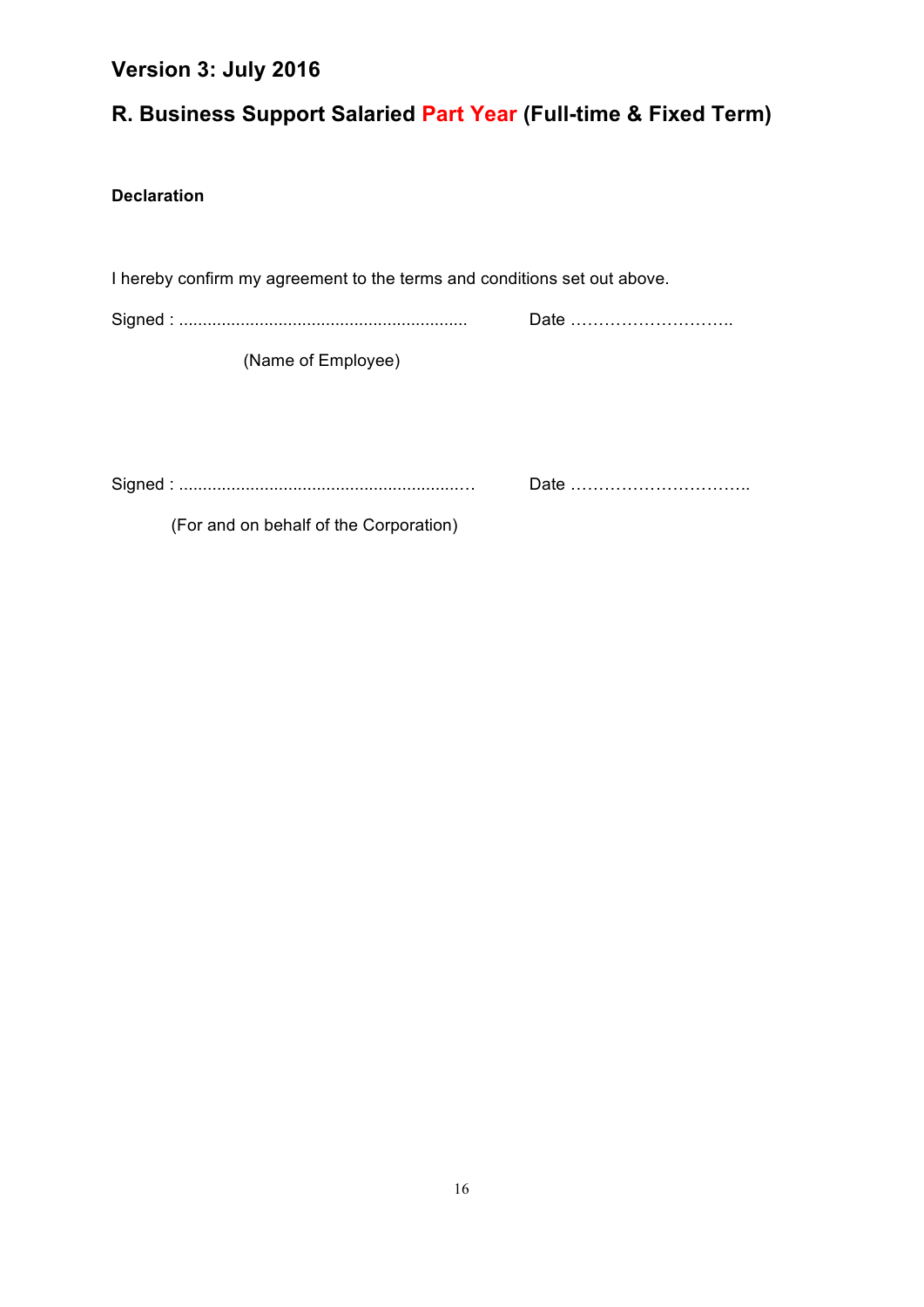# **R. Business Support Salaried Part Year (Full-time & Fixed Term)**

## **Appendix 1 – Collective Agreements**

1. Agreement on the Employment of Instructor / Demonstrator Staff in FE Colleges and Institutions in Wales (2005)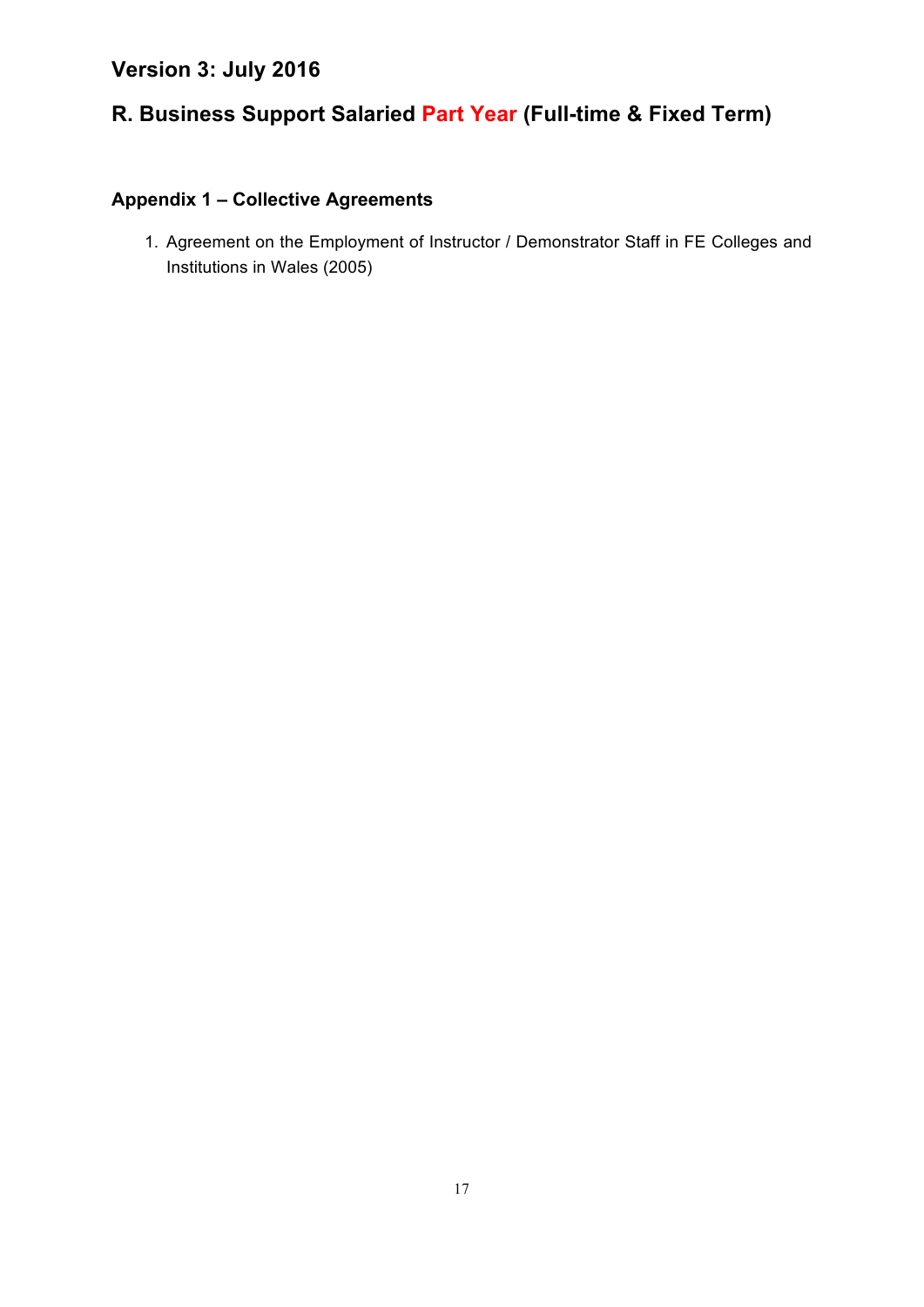# **R. Business Support Salaried Part Year (Full-time & Fixed Term)**

### **Appendix 2**

### **1 Post-termination Restrictions**

- 1.1 For the purposes of Clause 1.2 below, the following words shall have the following meanings:
	- (a) "Client" shall mean any person, corporation, company or other organisation to whom or which the Corporation supplied services during the twelve months preceding the Termination Date and with whom or which, during such period, you had personal dealings in the course of your employment but shall exclude any such person who was enrolled as a student on a publicly funded course with the Corporation and any such organisation which distributes public funds for education and training purposes;
	- (b) "Restricted Services" shall mean any services which are the same as or similar to any services supplied by the Corporation with which your duties were concerned or for which you were responsible during the twelve months immediately preceding the Termination Date;
	- (c) "Termination Date" shall mean the date of termination of your employment.
- 1.2 You hereby undertake that you will not during a period of twelve months immediately following the Termination Date without the prior written consent of the Corporation whether by yourself, through your employees or agents or otherwise howsoever and whether on your own behalf or on behalf of any other person, corporation, company or other organisation, directly or indirectly:
	- (a) solicit business from or canvass any Client if such solicitation or canvassing is in respect of Restricted Services;
	- (b) supply Restricted Services to any Client;
	- (c) solicit or induce or endeavour to solicit or induce any person who is on the Termination Date employed by the Corporation in a managerial capacity or as a member of its academic staff to cease working for or providing services to the Corporation, whether or not any such person would thereby commit a breach of contract;
	- (d) employ or otherwise engage in the supply of Restricted Services to any Client any person who is on the Termination Date, or was during the twelve months